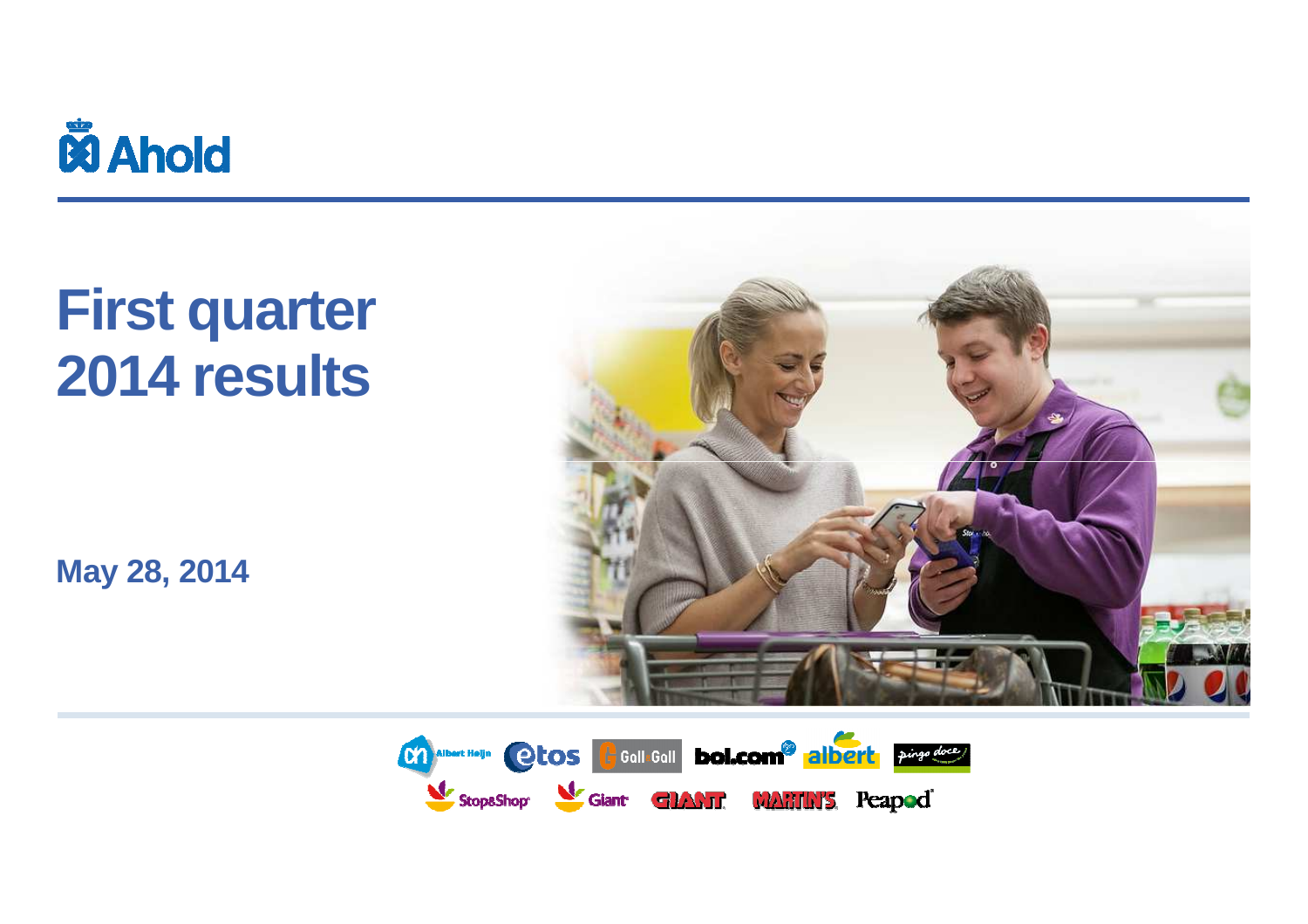## **Group highlights Q1 2014**

#### **Business and strategic highlights**

- Decision to roll out program in the United States to improve customer proposition
- $\bullet$ Stabilized market share trend in the Netherlands in a slowing market
- Acquisition of Czech SPAR stores announced, sale of Slovakian business completed
- $\bullet$ Online sales of €362 million, up 20% on an identical basis
- $\bullet$ Belgium reaching 2% market share in Flanders\* with 20 stores
- $\bullet$ Continue to move towards our financial guidelines, with current  $\epsilon$ 2.0 billion SBB and the completion of  $\epsilon$ 1.0 billion capital repayment
- Agreement reached in principle to settle Waterbury class action

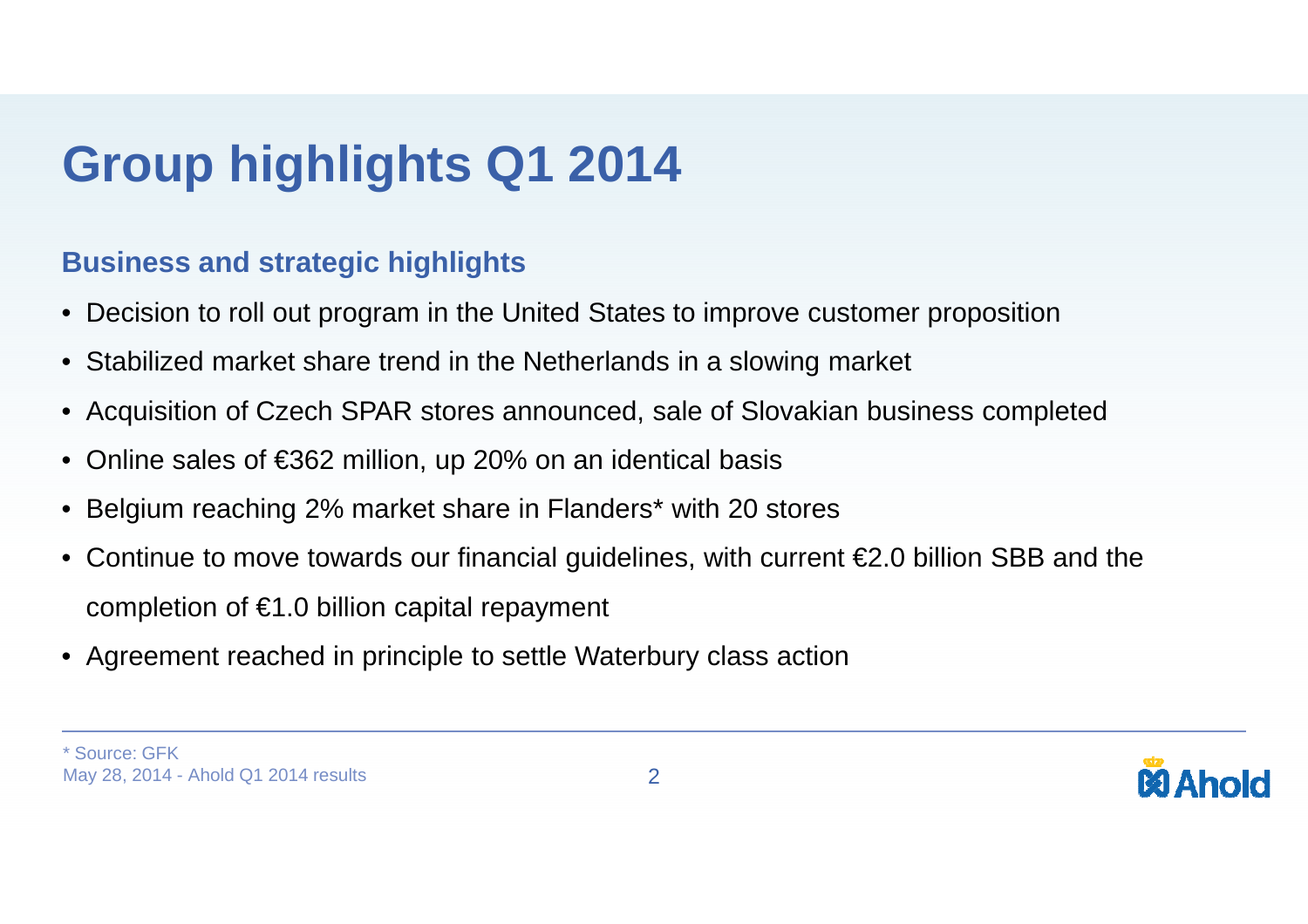## **Group performance**

(in millions of euros)

|                                       | <b>Quarter 1</b> |        |               |                             |  |  |  |
|---------------------------------------|------------------|--------|---------------|-----------------------------|--|--|--|
|                                       | 2014             | 2013   | <b>Change</b> | Change at<br>constant rates |  |  |  |
| <b>Sales</b>                          | 9,821            | 10,074 | $(2.5\%)$     | 0.3%                        |  |  |  |
| Underlying operating income           | 392              | 418    | $(6.2\%)$     | $(4.1\%)$                   |  |  |  |
| Underlying operating margin           | 4.0%             | 4.1%   |               |                             |  |  |  |
| <b>Operating income</b>               | 380              | 347    | 9.5%          | 11.2%                       |  |  |  |
| Net income from continuing operations | 235              | 211    | 11.4%         | 13.9%                       |  |  |  |
| Net income                            | 50               | 1,951  | $(97.4\%)$    | $(97.4\%)$                  |  |  |  |
| Free cash flow                        | 302              | 188    | 60.6%         | 61.6%                       |  |  |  |

 Sales €9.8 billion, broadly flat at constant exchange rates, impacted by low inflation and volumes under •pressure

Free cash flow of €302 million, up €114 million, impacted by lower capex and timing of working capital •

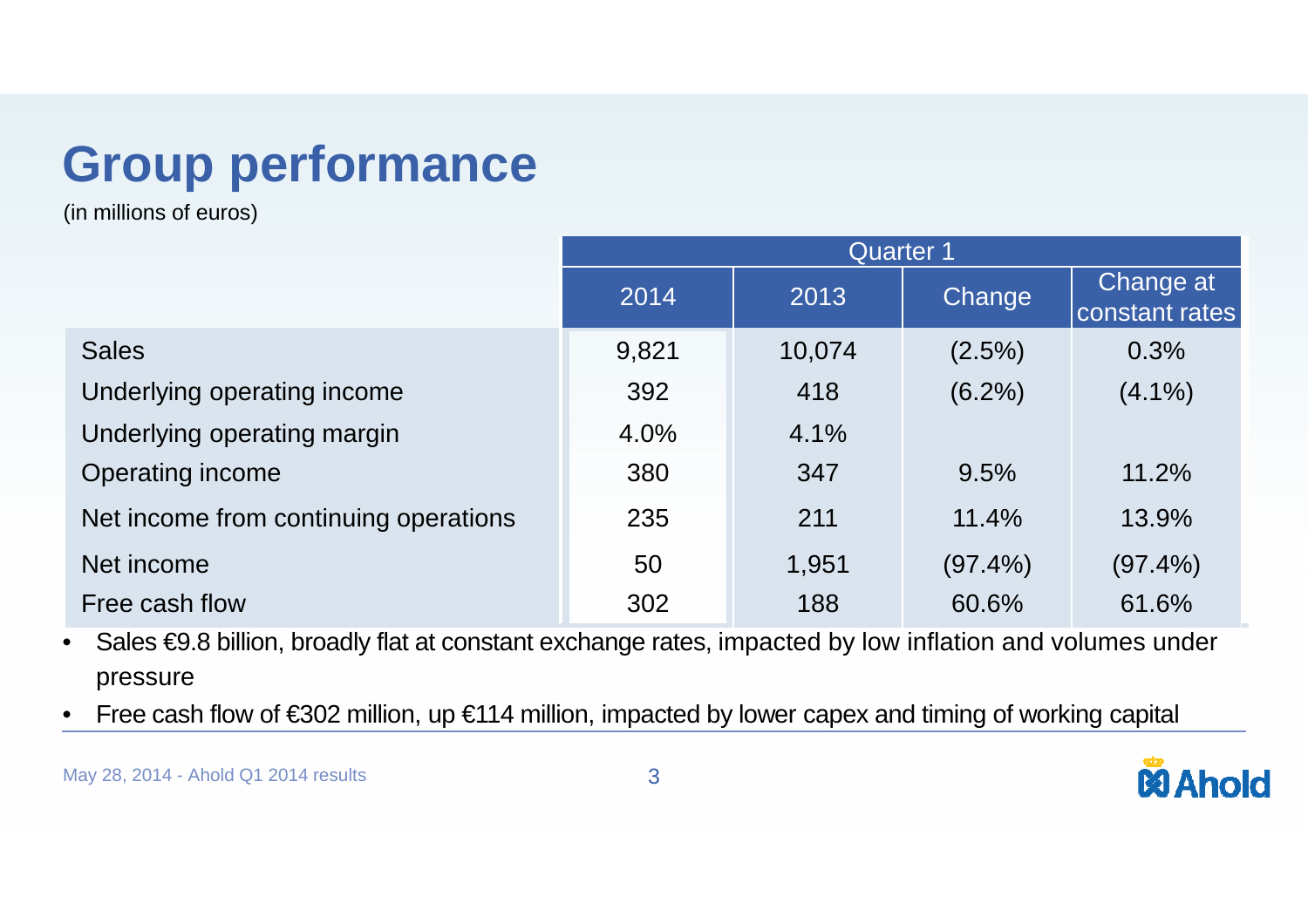### **Performance by segment**

(in millions of euros)

|                               | <b>Ahold USA</b> |           | <b>The Netherlands</b> |           | <b>Czech Republic</b> |         |
|-------------------------------|------------------|-----------|------------------------|-----------|-----------------------|---------|
|                               | Q1 2014          | Change*   | Q1 2014                | Change    | Q1 2014               | Change* |
| <b>Sales</b>                  | 5,859            | $(0.3\%)$ | 3,547                  | 1.2%      | 415                   | 1.2%    |
| Underlying operating income   | 227              | $(4.9\%)$ | 178                    | $(4.3\%)$ | 9                     | 37.6%   |
| Underlying operating margin   | 3.9%             | $(0.2\%)$ | 5.0%                   | $(0.3\%)$ | 2.2%                  | 0.6%    |
| Identical sales growth ex gas | 0.1%             |           | $(1.4\%)$              |           | 0.5%                  |         |

- •Margin in the United States mainly impacted by cost price inflation outpacing retail pricing
- • Dutch margin comparable to last year excluding the impact of an increased number of franchise stores and the greater contribution from bol.com.
- •Czech margin continued to improve, supported by an increased focus on our procurement activities

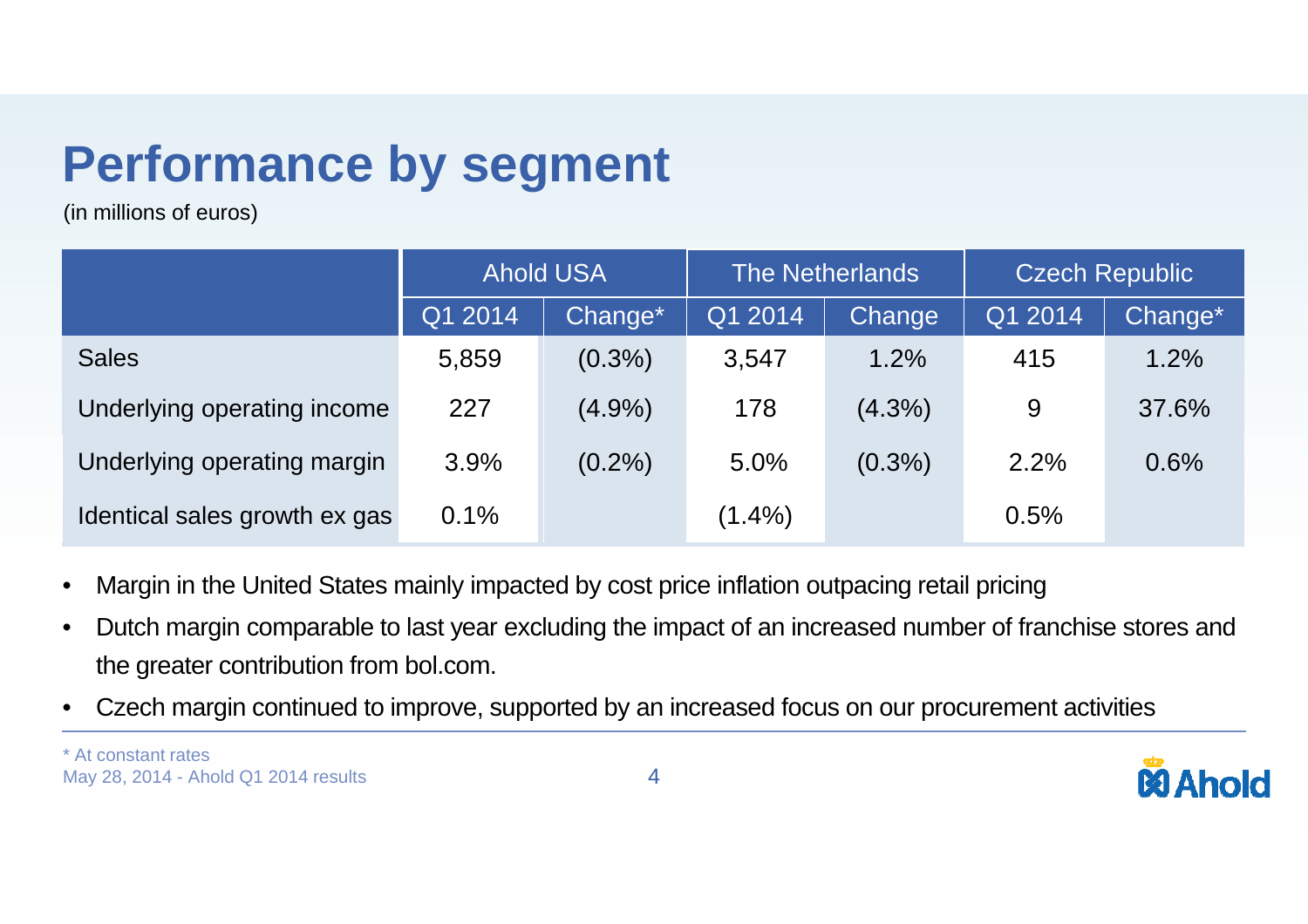### **Capital structure**

#### **Continue to move towards a more efficient balance sheet**

- • Net debt of €280 million, compared to net cash of €942 million at end of Q4 2013 owing to:
	- Completion of €1.0 billion capital repayment and reverse stock split in the quarter
	- Share buyback: €0.8 billion remaining
- • Reduced the number of outstanding shares by 23% in four years
- • Balanced investments in growth and returning excess cash



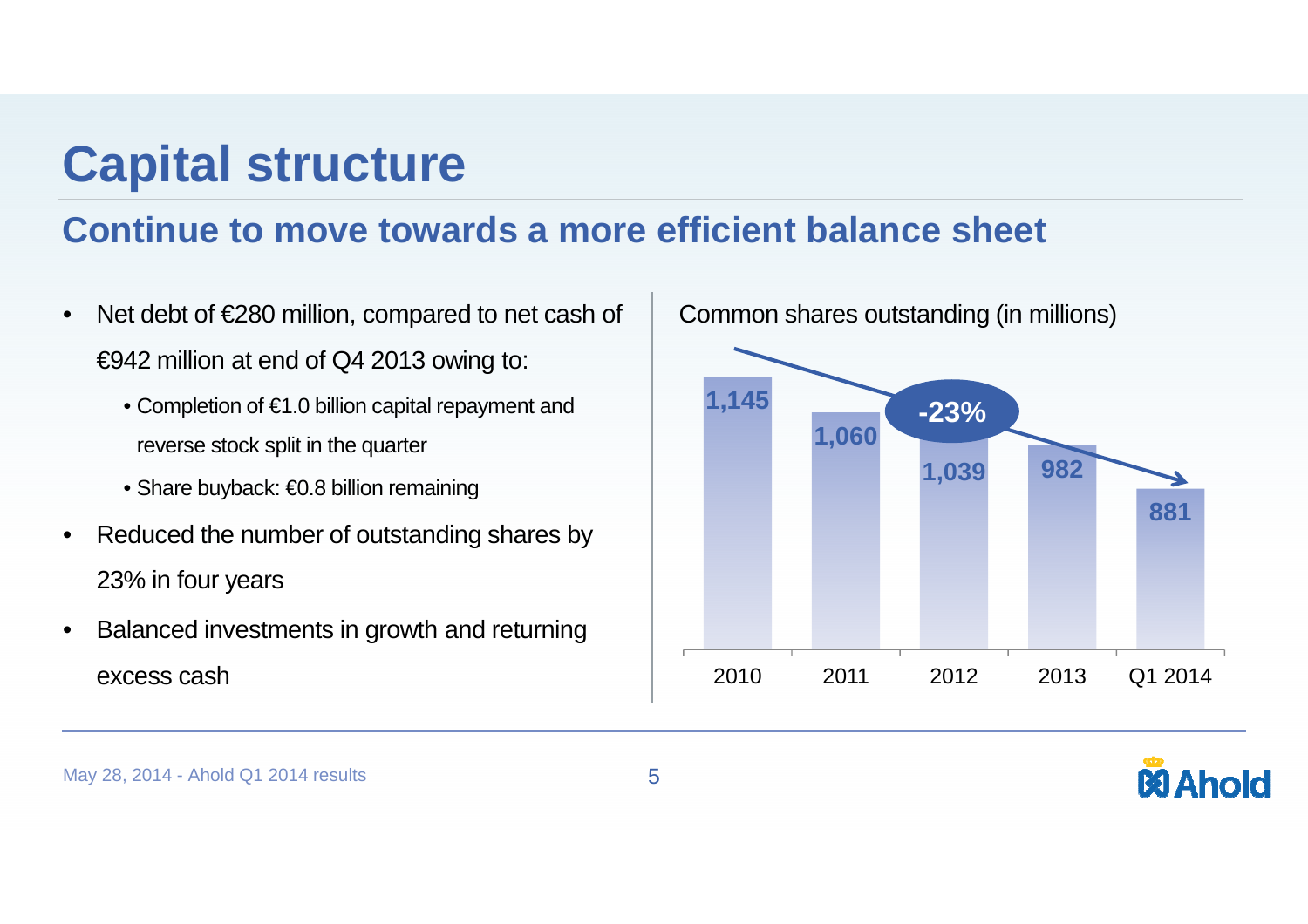## **Business highlights: Ahold USA (1/2)**

#### **Decision to roll out program to improve customer proposition**

- **Piloted across all our divisions 2nd half 2013, resulting in encouraging volume uplifts**
- **Program focuses on improving our Fresh offering, enhancing customer experience and targeted price reductions**
- **Active in 190 stores by the end of Q1 2014**
- **Are accelerating our plans for further rollout, increasing the intensity of the program in New England specifically**
- **Expect program to be implemented in over 50% of our stores by end of 2014**
- **Largely funded through Ahold USA Simplicity savings of \$250 million in 2014**

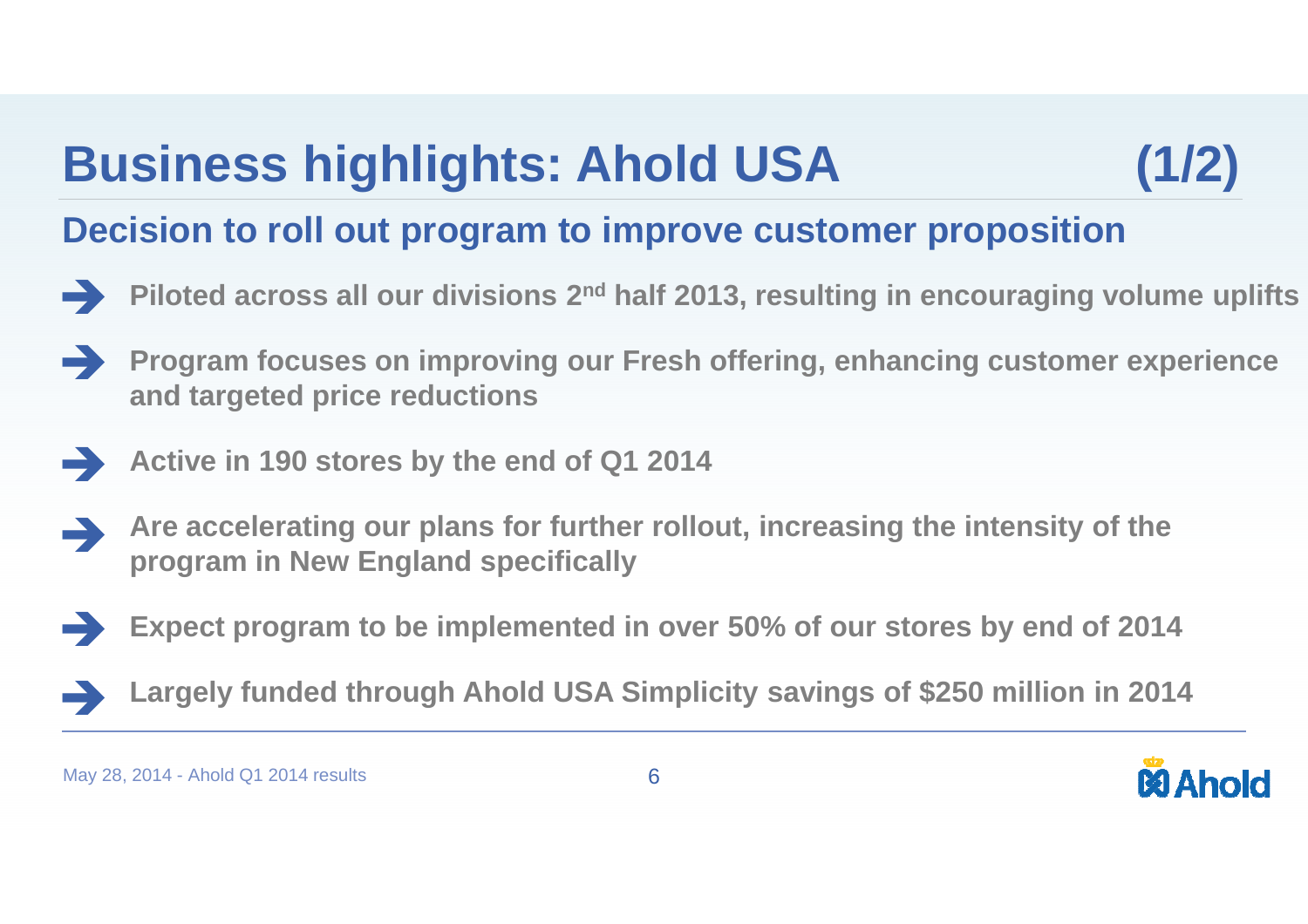## **Business highlights: Ahold USA (2/2)**



#### **Decision to roll out program to improve customer proposition**

#### **Improving our Fresh offering**

- •100 SKU additions in Fresh
- Changes to Produce sizing and •specifications
- Attractive entry-price points in  $\bullet$ own-brands



#### **Enhancing customer experience**

- Improved in-store merchandising, signing and presentation
- Training and associateengagement program



#### **Targeted price reductions**

- Over 1,000 item price reductions
- Improvement of promotions on front page of circular
- Direct mail and online campaigns





May 28, 2014 - Ahold Q1 2014 results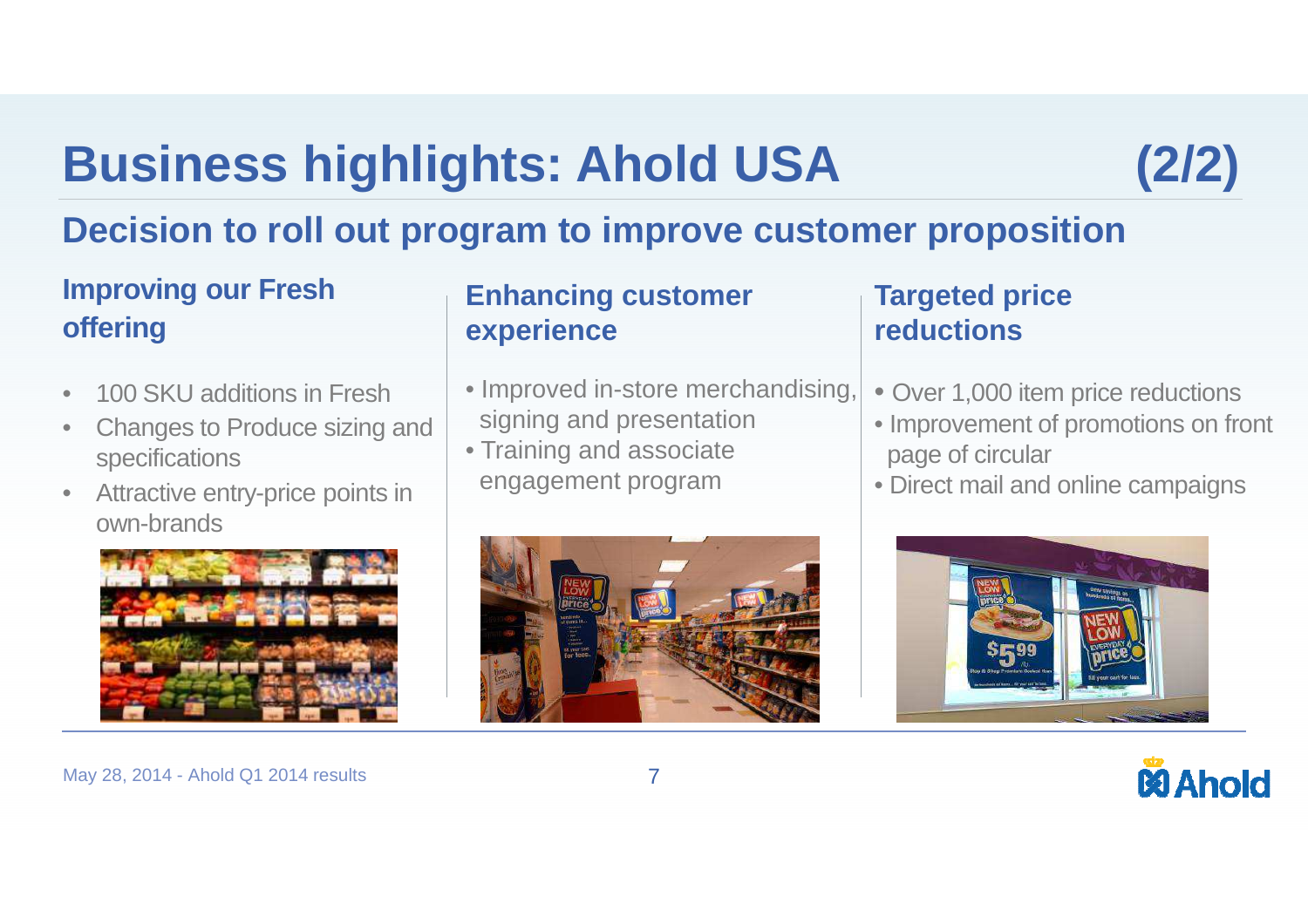## **Business highlights: the Netherlands (1/2)**



### **Albert Heijn market share trend stabilized in slowing market**

- **Further slowdown of market growth in the Netherlands**
- **Low inflation and pressure on volumes in the market**
- **Market share performance stabilized and was in line with the performance of the previous quarter**
- **Optimizing efficiency of support functions and restructuring our organizational capabilities at Albert Heijn**
- **Further strengthening commercial position and focusing on future growth**

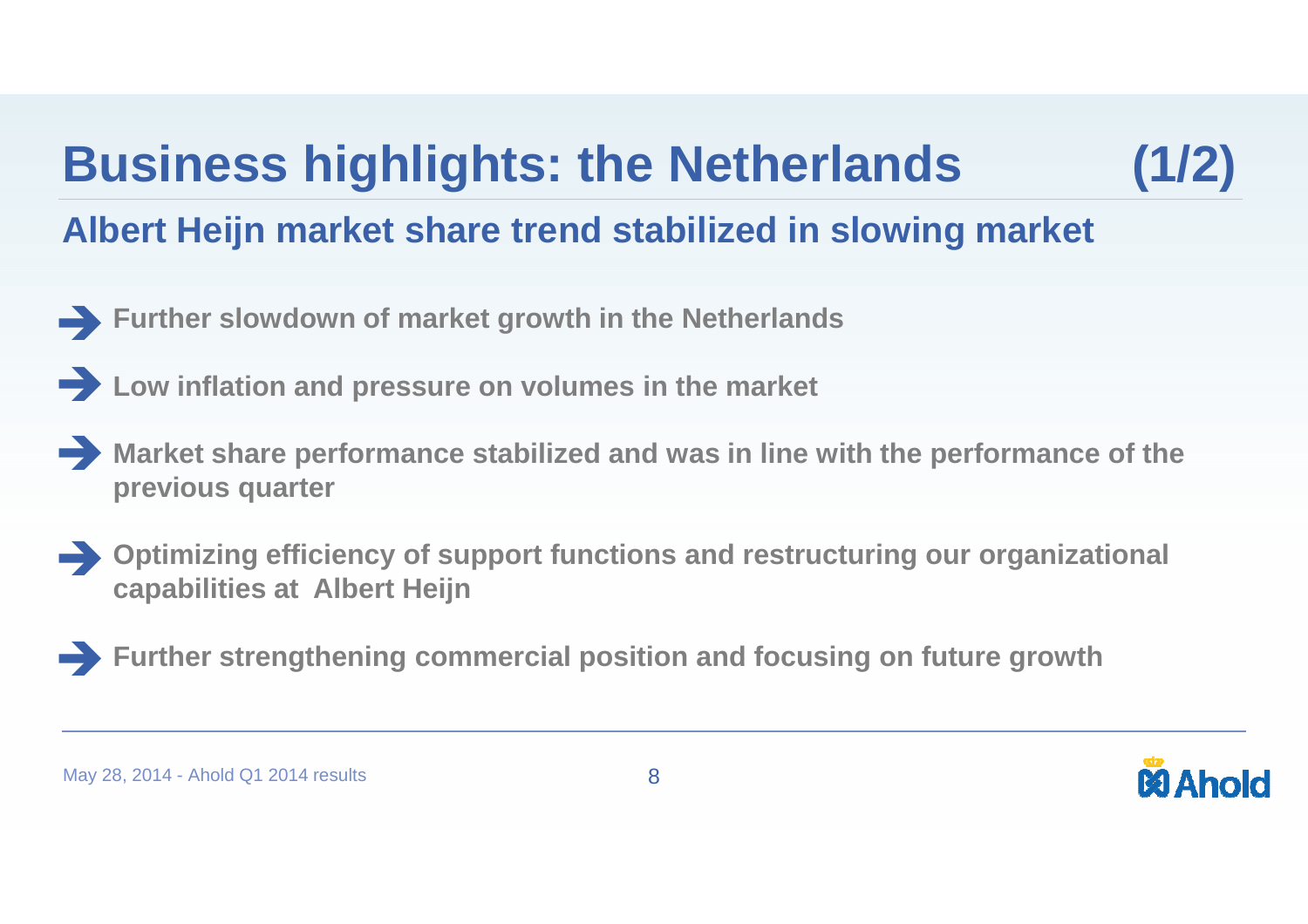## **Business highlights: The Netherlands**

### **Further strengthening commercial position and focusing on future growth**

#### **Assortment improvementsand additions**

- • New product lines in coffee, wine, and in our healthy food assortment
- • Rolling out significant improvements in our Bakery department



#### **Invest in quality and value**

- Promotional campaignsfocused on quality and value
- Continued to invest in our price position, resulting in improvedprice position



#### **Continue to invest in future growth**

- Belgian stores achieved double-digit ID sales growth
- Six former C1000 stores added to the network; total of 45 now converted





**(2/2)**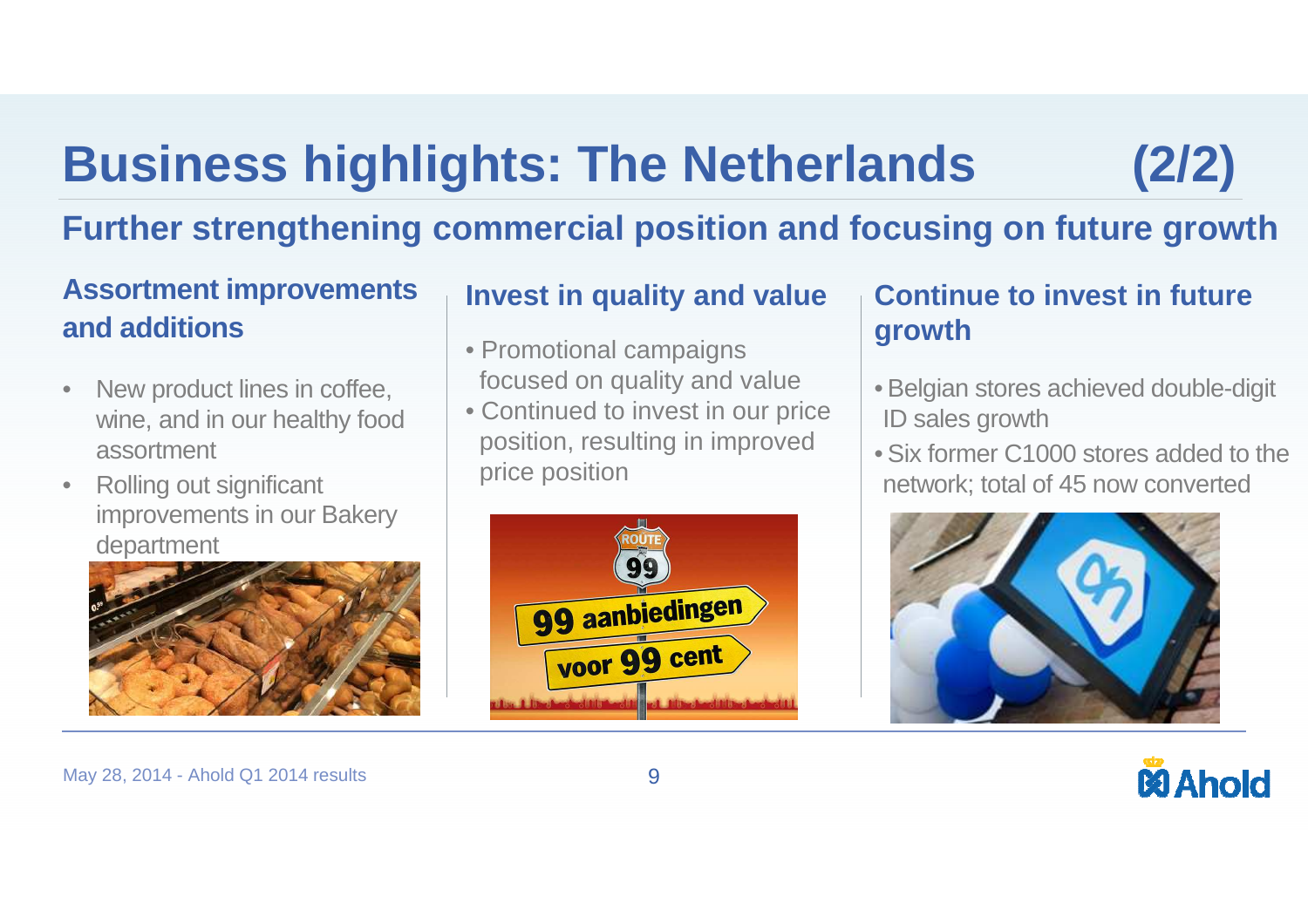# **Business highlights: Czech Republic**

#### **Focus on growing our Czech business**

- **Strategic acquisition of SPAR stores announced: will make Albert #1 food retailing brand\***
- Sale of Slovakian business completed



**Rolled out new Bakery assortment and continued to invest in further improving our Produce offer**







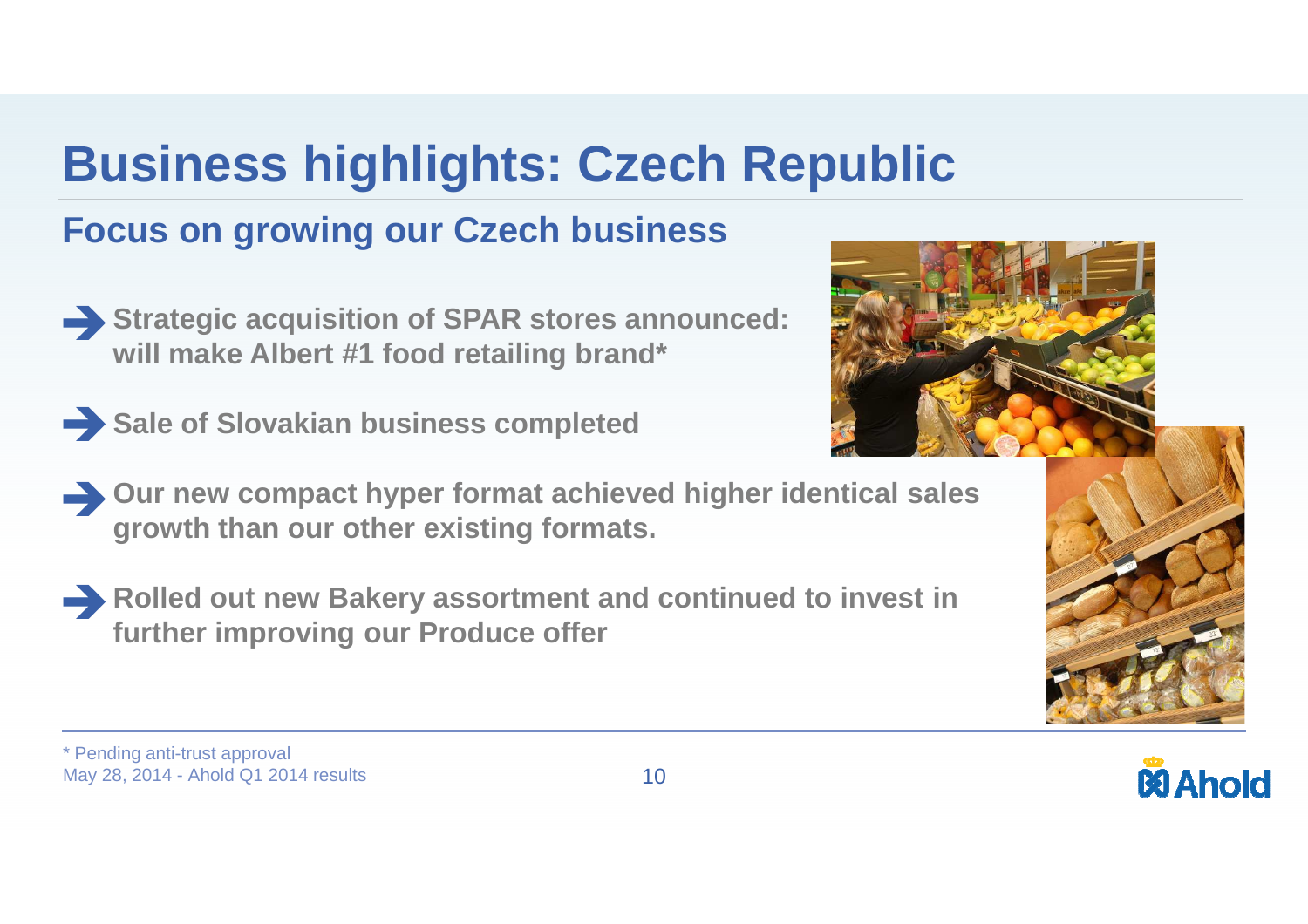### **Online offering – extending our leadership**

### **Online sales €362 million, up 20% on an identical basis**



- • Opened new facilities, adding \$65 million in capacity
- Opened 47 new pick-up points •bringing the total to 167
- Peapod and Weight Watchers •launch partnership, help customers make healthier choices through NutriFilter tool in app



- • Increased geographical coverage to 75% of households (from 70% in Q4 2013)
- • Added new functionalities and assortment to Appie app
- New Allerhande platform •successfully launched



- 53,000 sellers\* on Plaza platform; now 16% of consumer sales
- Voted best web store in the Netherlands\*\*

•

- $\bullet$  Opened 25,000-item Jewelry & Watches store
- Started collaboration with Etos $\bullet$

•Active business (B2C) and individual (C2C) sellers

•\*\*13th annual Dutch Home Shopping Awards

May 28, 2014 - Ahold Q1 2014 results



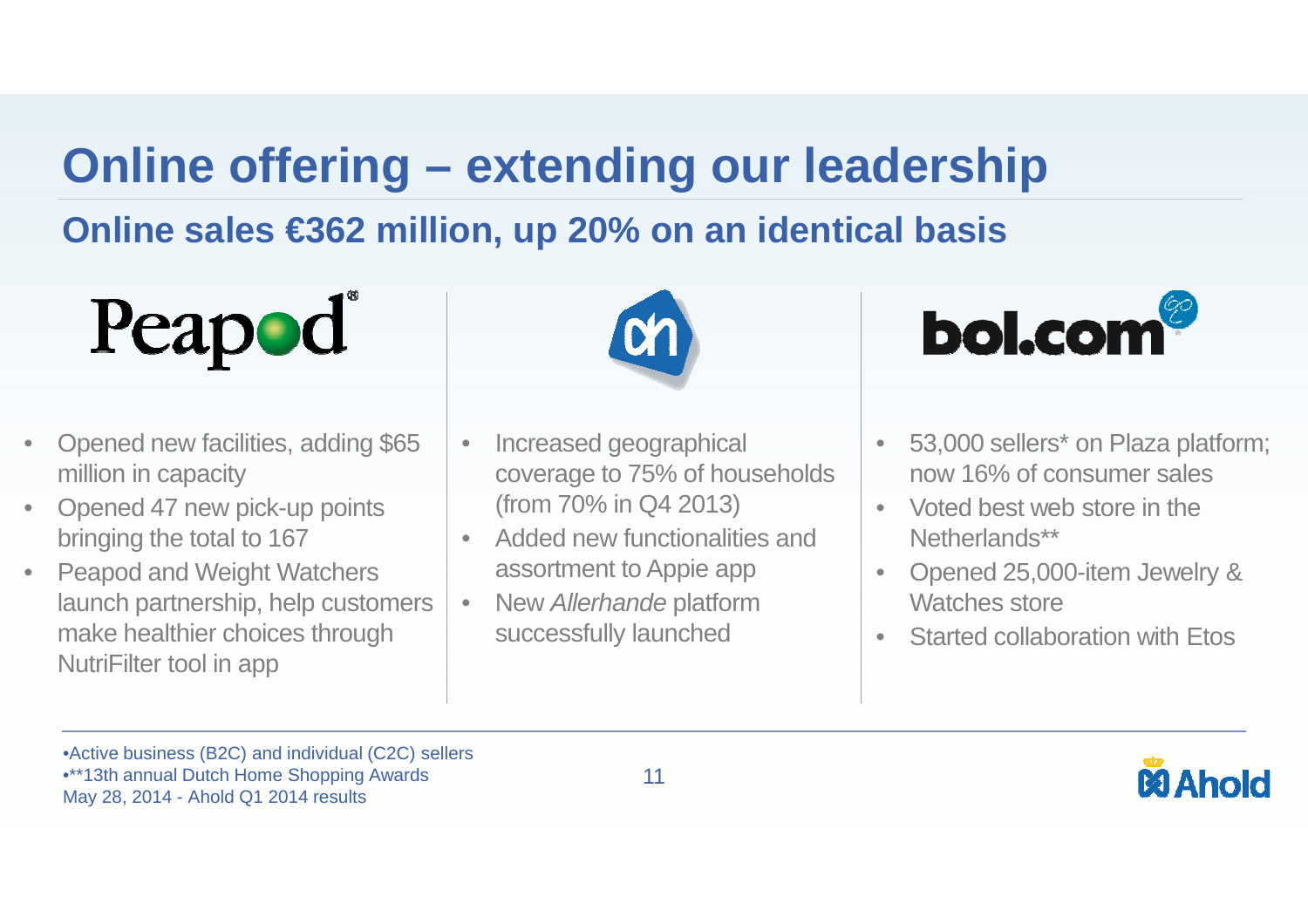### **Outlook**

- • Our outlook for the next quarter reflects similar trading conditions to the first quarter as well as investments in our customer proposition and future growth.
- •We expect the underlying operating margin in the Netherlands to be broadly in line with current levels.
- •We anticipate margins in the United States to be slightly lower than in the first quarter, as we will continue to partly absorb commodity price increases and we are accelerating the rollout of the program to improve our customer proposition.
- • For the year we expect to deliver close to €300 million in cost savings from our Simplicity program, in line with last year, which will be reinvested to improve our competitiveness.
- • We remain focused on executing our Reshaping Retail strategy, taking advantage of our strong brands, leading market positions, solid balance sheet, and fast-growing online business.

May 28, 2014 - Ahold Q1 2014 results